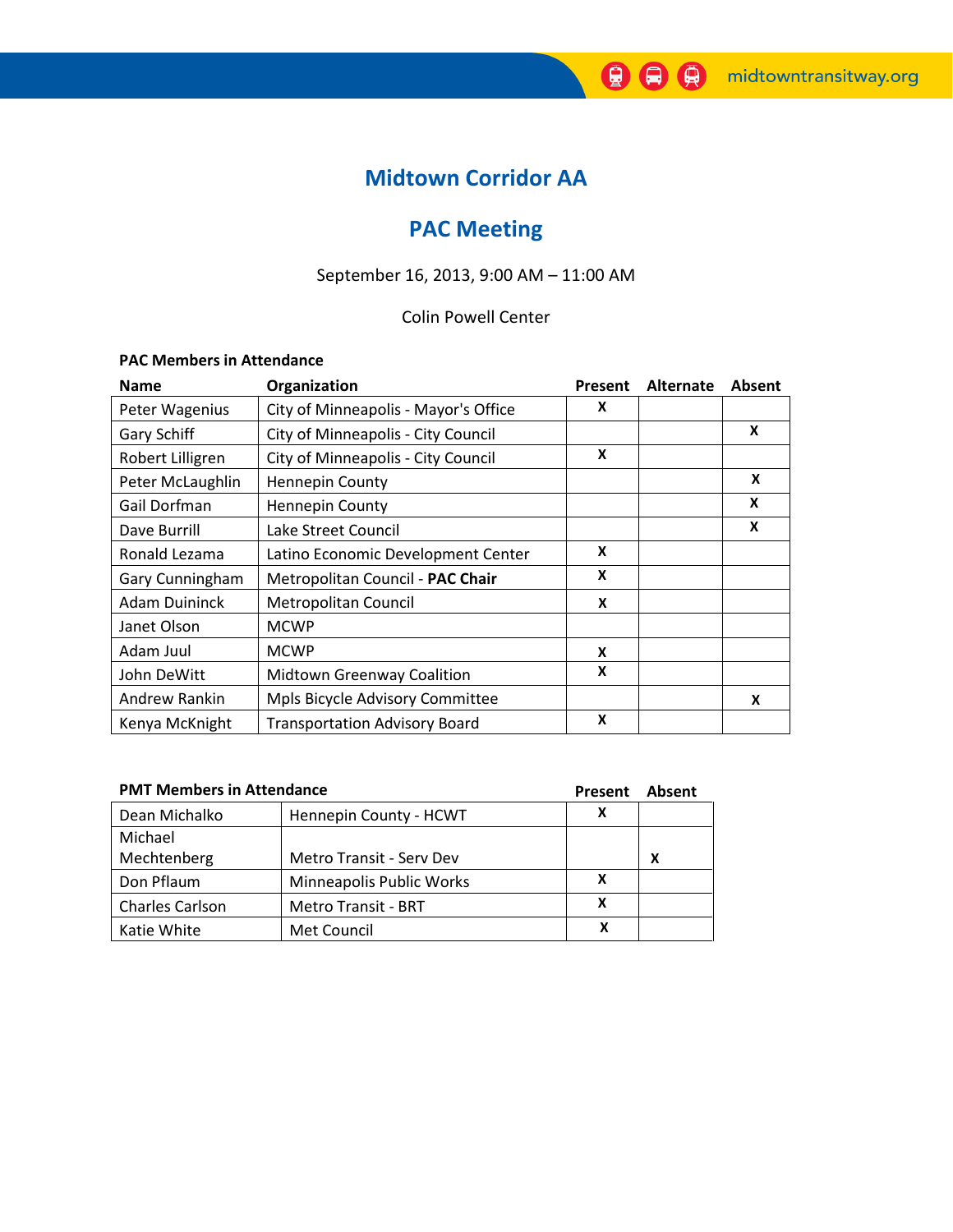### OTHER ATTENDEES

| <b>Name</b>       | Organization                      |  |
|-------------------|-----------------------------------|--|
| Faith Cable-Kumon | <b>MCWP</b>                       |  |
| Joyce Wisdom      | Lake Street Council               |  |
| Rebecca Harnic    | <b>Midtown Greenway Coalition</b> |  |
| Jeff Petola       | <b>WCNC CAC Rep</b>               |  |
| Michelle Fure     | Met Council                       |  |
| Claudia Fuentes   | Met Council                       |  |

#### **CONSULTANTS**

| Name           | Organization |  |  |
|----------------|--------------|--|--|
| Joe Kern       | <b>SRF</b>   |  |  |
| Mona Elabbady  | <b>SRF</b>   |  |  |
| Joy Miciano    | ZAN          |  |  |
| Liz Heyman     | <b>SRF</b>   |  |  |
| Lisa Rasmussen | KHA          |  |  |

## Meeting Notes

- 1. Welcome and introductions— Gary Cunningham
- 2. Public Outreach— Joy Miciano
	- Joy reviewed feedback from the open houses in May and the multiple public outreach efforts over the summer.
		- $\circ$  Joy has a copy of all the feedback from the May open houses and it's available on the project website.
	- Gary Cunningham: How many participated in the open houses?
		- o Miciano said 50 people came to the meeting at the Colin Powell and 53 people came to the Whittier Clinic
	- Cunningham: What was the diversity of people participating at these meetings?
		- o Miciano: Hard to tell, most people were Minneapolis residents, some Saint Paul residents. We did not ask the ethnicity of people, and we don't feel comfortable assessing the ethnicity of people just by looking at them.
	- Additional presentations and event staffing were done during the summer; including, outreach during National Night Out. For some of the small group presentations there were approximately 30 people in attendance.
	- Metro Transit staff, Jill Hentges, engaged bus riders by riding the bus in May.
		- $\circ$  Robert Lilligren requested a summary of the information that was collected from transit riders.
	- Upcoming outreach efforts will include meeting with CAC members, engaging riders at high frequented stations and having mini-open houses at the Uptown Transit station and Chicago Lake transit station.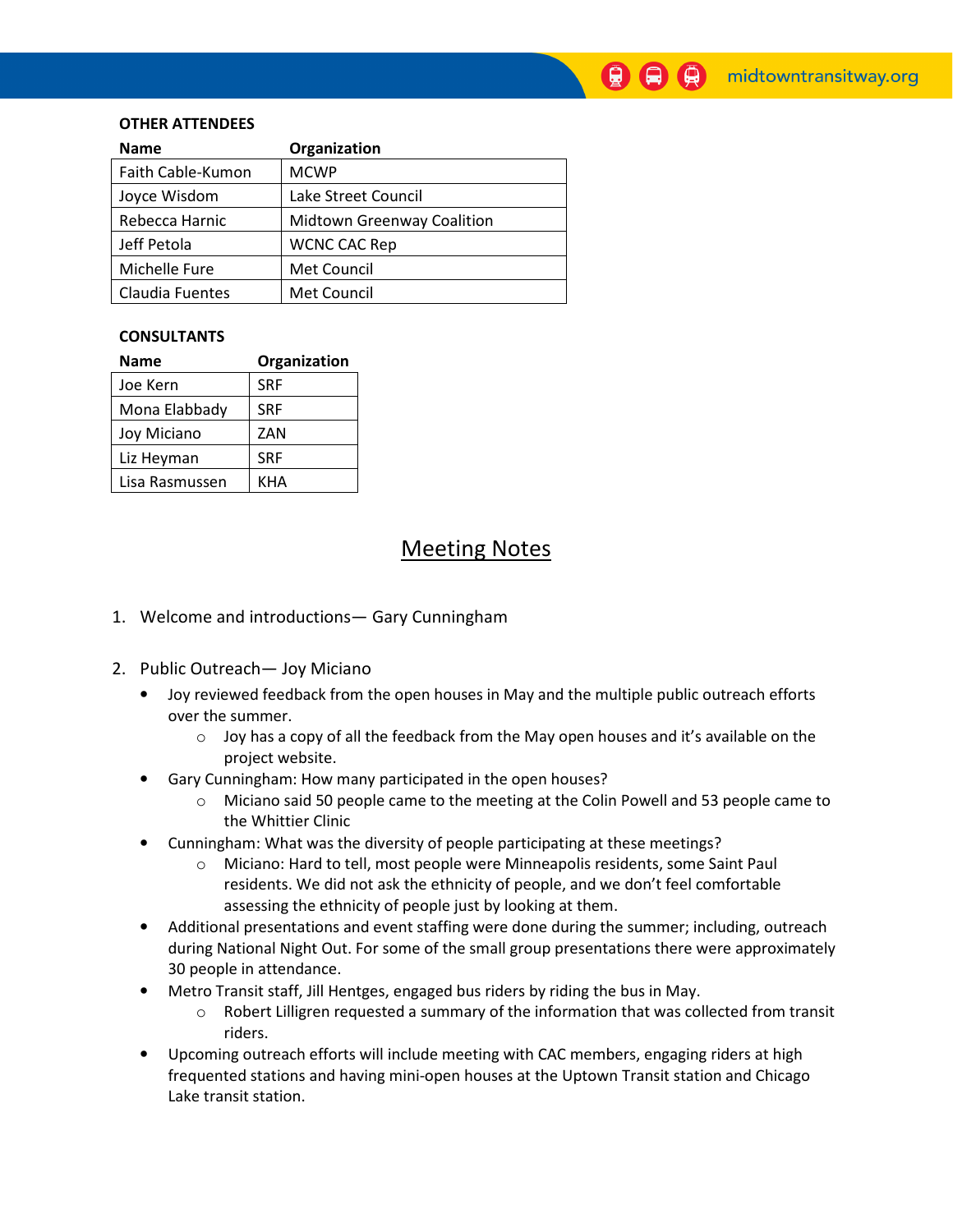- Miciano asked the PAC to advertise the upcoming public meetings to their networks.
	- $\circ$  Cunningham: You and staff did a great job with the outreach and we appreciate your efforts.
- Rebecca Harnic from the Midtown Greenway Coalition (MGC) shared some highlights from a survey the MGC conducted about transit. The results were also presented at the last CAC meeting.
	- o The survey was posted online survey, but MGC members also surveyed
		- bicyclist/pedestrians on Lake Street and in the Greenway and tabled at multiple events.
			- Big issues: Safety on the Greenway and Lake Street
				- 1/3 of respondents said they were afraid of being on the Greenway alone at night
			- Majority of people who took the survey were bicyclists
				- Harnic will share the results of the survey with the PAC via email
				- Robert Lilligren: Are the results posted on the MGC website?
					- o Harnic: No, not yet, but they will be posted on the website.
- CAC update from John DeWitt and Joyce Wisdom
	- $\circ$  Joyce Wisdom stated that she thinks projects should have somebody from the police department at the table from the beginning.
		- Wisdom feels that putting transit in the Greenway may decrease violent crime on the Greenway, but may increase the livability crime (drugs/prostitution) on the Greenway.
		- Cunningham: Instead of waiting for crime to happen, can we see if there is something we can do in the mean time and take this issue seriously.
		- Cunningham: Is there work being done between the transit police and the business community? Are you satisfied with the work being done on this issue?
		- Wisdom: Business community's concern is that the livability crimes are ignored because police have other higher priorities.
		- **EXECUTE 10** Cunningham stated that he is more than willing to talk to the police chief and work on this issue.
		- Lilligren: We need to find the balance between keeping the street safe and keeping transit working. But from the design perspective, we need to make sure to involve police/safety experts from the beginning
	- o Other comments from last CAC meeting
		- The CAC wants the Dual Alternative. Believe each alignments serves different transit populations
		- CAC members would still like to see improvements to the 21 bus even if the streetcar is chosen
		- The CAC want planners to pay attention to the connection between the Lake street and the Midtown Greenway
		- Concerns about safety and specifically safety at the at-grade crossings.
		- Concerns about the retaining walls
		- Lilligren: Talk a little more about the concerns about retaining walls
			- John D.: Worried that Metro Transit is basically planning a double track system that will require many retaining walls
			- The Midtown Greenway Coalition doesn't like the existing Hennepin Avenue retaining wall and are concerned about adding more retaining walls.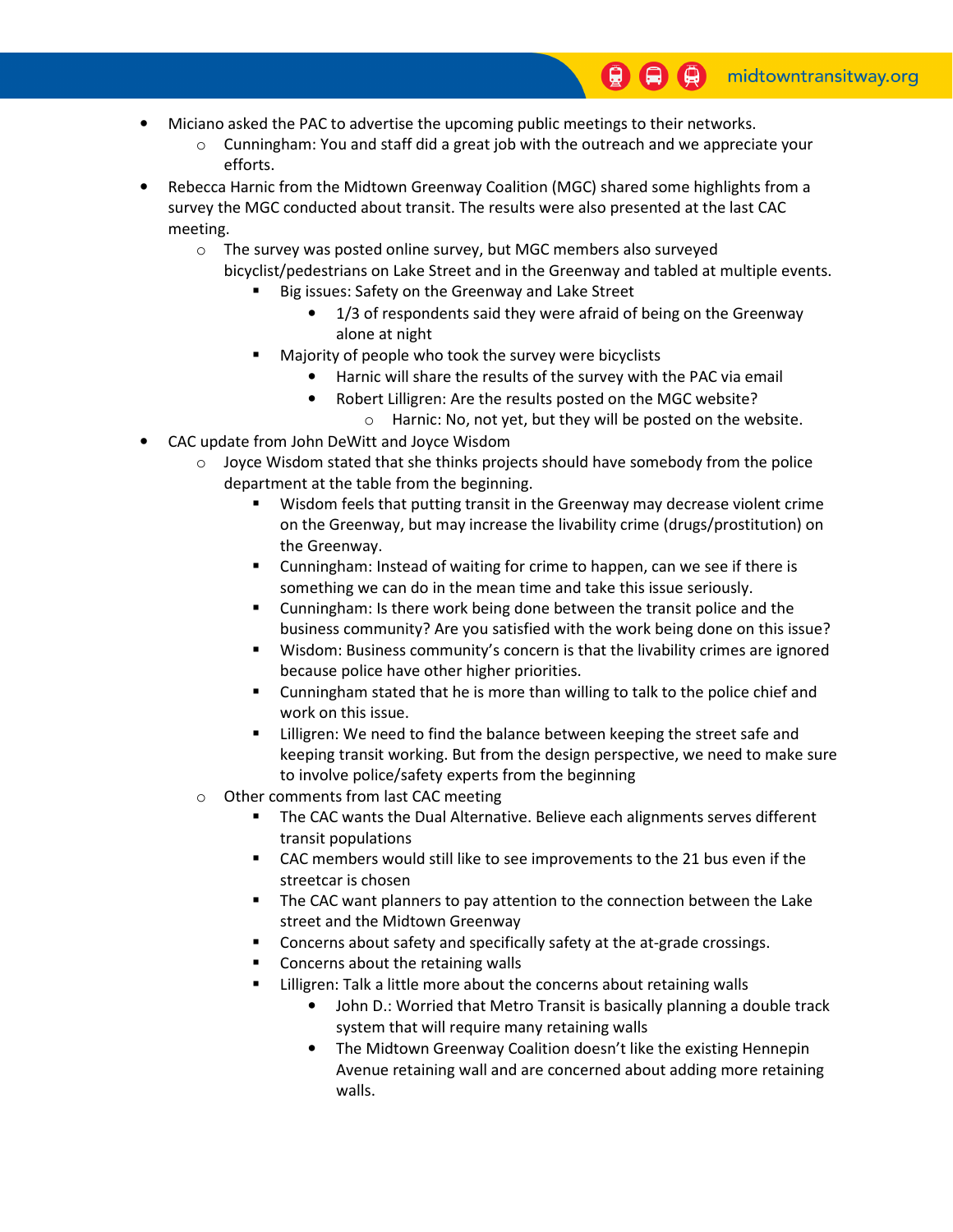- The MGC is concerned that SHPO might not approve double track
- Wisdom: CAC members felt that the evaluation measures really do address many of their concerns and are happy with the measures.

### 3. Evaluation Measures— Mona Elabbady

- Peter Wagenius: Why are we using zero car households as the measure? Should really be the number of adults in the household minus the number of cars.
	- o Mona: Zero car households is what is more frequently used and what is used bye the FTA.
	- $\circ$  Joe Kern: Zero car households is what is reflected in the survey results from the onboard Metro Transit service. It's easier to validate the model results if our measures are consistent with the survey.
	- $\circ$  Charles Carlson: Metro Transit sent comments to the FTA that other measures should be used/considered, but FTA did not accept the comments for MAP-21
		- **Wagenius: Thanks, that makes sense.**
	- $\circ$  Liligren: Why are there no FTA criteria in the fifth project goal area? Is it because most of these are NEPA related?
		- Mona E.: The VMT measure is the only factor that MAP-21 identifies that matches our environmental measures
	- o Elabbady: We do have all the MAP-21 measures covered. However, we are not doing an environmental document, so we are just identifying potential impacts, not actually identifying impacts.
	- o The CAC members asked for two additional measures:
		- A measure to evaluate service reliability
		- A measure to evaluate construction impacts
		- **Dewitt/Wisdom: Can we include these?** 
			- Mona: All service plans would be reliable as we'll see when we present the service plans at later meetings. Everything has very high frequencies.
			- We are quantifying construction impacts through our potential ROW impacts measure.
	- o Ron Lezama: Has there been any economic analysis that looks at which mode is more cost effective?
		- Elabbady: Yes, every Alternative Analysis looks into this, but the results are very corridor specific.
	- o Cunningham: In general, buses are cheaper. Tracks are more expensive to construct.
	- $\circ$  Lezama: Is the movement towards a trolley car, better because it's cute or more cost effective?
	- $\circ$  Cunningham: Trying to plan routes for 50 years to improve transit and long-term investments. We are not trying to build things because they are 'cute.'
	- $\circ$  Wagenius: Minneapolis believes that 90% of corridors in Minneapolis will continue to be served by buses; however, people in the development community are interested in investing in transit corridors that are permanent investments.
	- $\circ$  Elabbady: We have multiple measures that address the cost effectiveness of each alternative, for example we are measuring the costs per rider.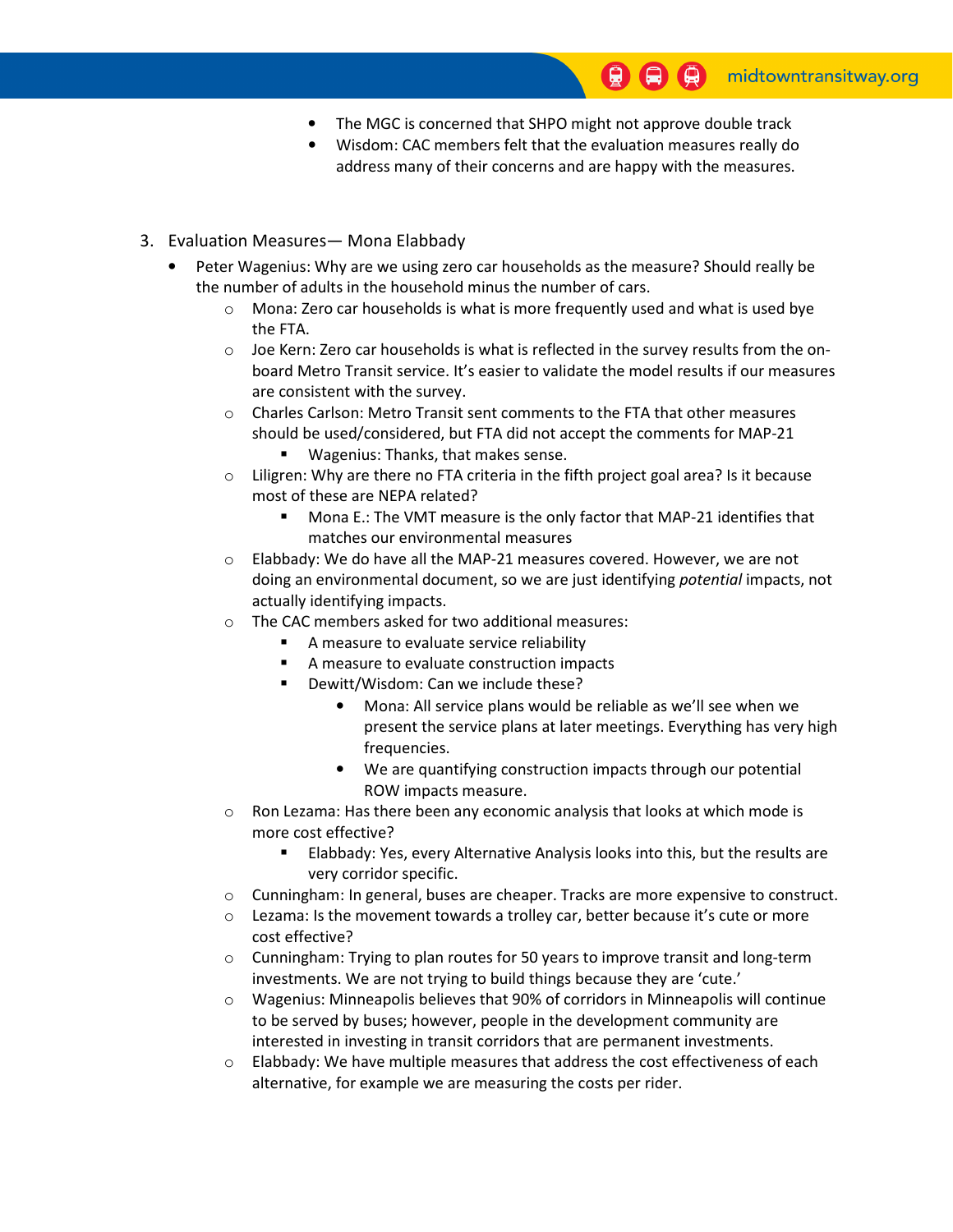- 4. Definition of Alternatives—Charles Carlson
	- Charles Carlson reviewed the Lake Street and Midtown Greenway concept plans.
		- o Wagenius: What does expanding the bridge at Dean Parkway mean?
			- Lisa Rasmussen: Dean Parkway bridge wouldn't be completely expanded, it may just be modified so both the trail and the tracks can fit. Relatively minor modifications based on what we know about the bridge today.
		- o Wagenius: South of the at-grade crossings (at James/Irving/Humboldt is vast expanse (the Mall) of green with no housing. Can we use this space at all to give ourselves more room to work with?
			- **EXTER** Charles: To move the alternative off the alignment may cause more problems.
			- **The concerns we heard are more about noise from warning devices than** noise from the train itself.
	- Carlson: This project is assuming the bridge at Nicollet will be addressed by another project and therefore the reconstruction of the Nicollet bridge is not included in this project's capital costs
	- Carslon: It is most effective is to continue double track through the Bloomington Avenue station.
	- DeWitt: I believe we only have 2-3 train meets along the entire line, so why do we operationally need so much double track?
		- $\circ$  Carlson: To accommodate the desired frequencies (10 min at Blue/Green line) and to be mindful of the future that we may seek to grow. Also, we need to meet the purpose and need of providing reliability, and something that meets safety requirements. We identified the double track segments needed to create a reliable and efficient system.
		- $\circ$  Carlson: As we move forward with environmental analysis each double track segment will be scrutinized in detail.
		- $\circ$  DeWitt: Denver just built a LRT line with single track and we should be able to do so too. There are trade offs between cost and operational reliability. Double track means more retaining walls and more costs.
			- DeWitt thinks single track will be more cost effective.
	- Mcknight: Why did you choose to stop at Bloomington over Cedar Ave.?
		- $\circ$  Carlson: Bloomington has more space for a station. Since we piggybacked on the MGC research we were consistent with their station locations.
		- $\circ$  DeWitt: There is a relatively new condo at Cedar that eliminated the space for a station.
		- o Wisdom: Bloomington is the business node. This node is very well trafficked and businesses wanted a connection at this node.
	- Mcknight said she was worried about how the choice to serve Bloomington over Cedar will affect access for existing transit users.
		- o Carlson: Some of the bus operations have actually changed in this area.
	- Wisdom: We want to take a very close look at the locations where retaining walls are shown on both sides as this creates a tunnel affect. We especially want to look at the area near the Bloomington station. This station will be the big challenge.
		- $\circ$  Rasmussen: We are trying to balance the height of the walls on both sides of the corridor is this location. In order to shift the trail to the north portal and retain access at the 14th Street ramp it is necessary to use a retaining wall on the north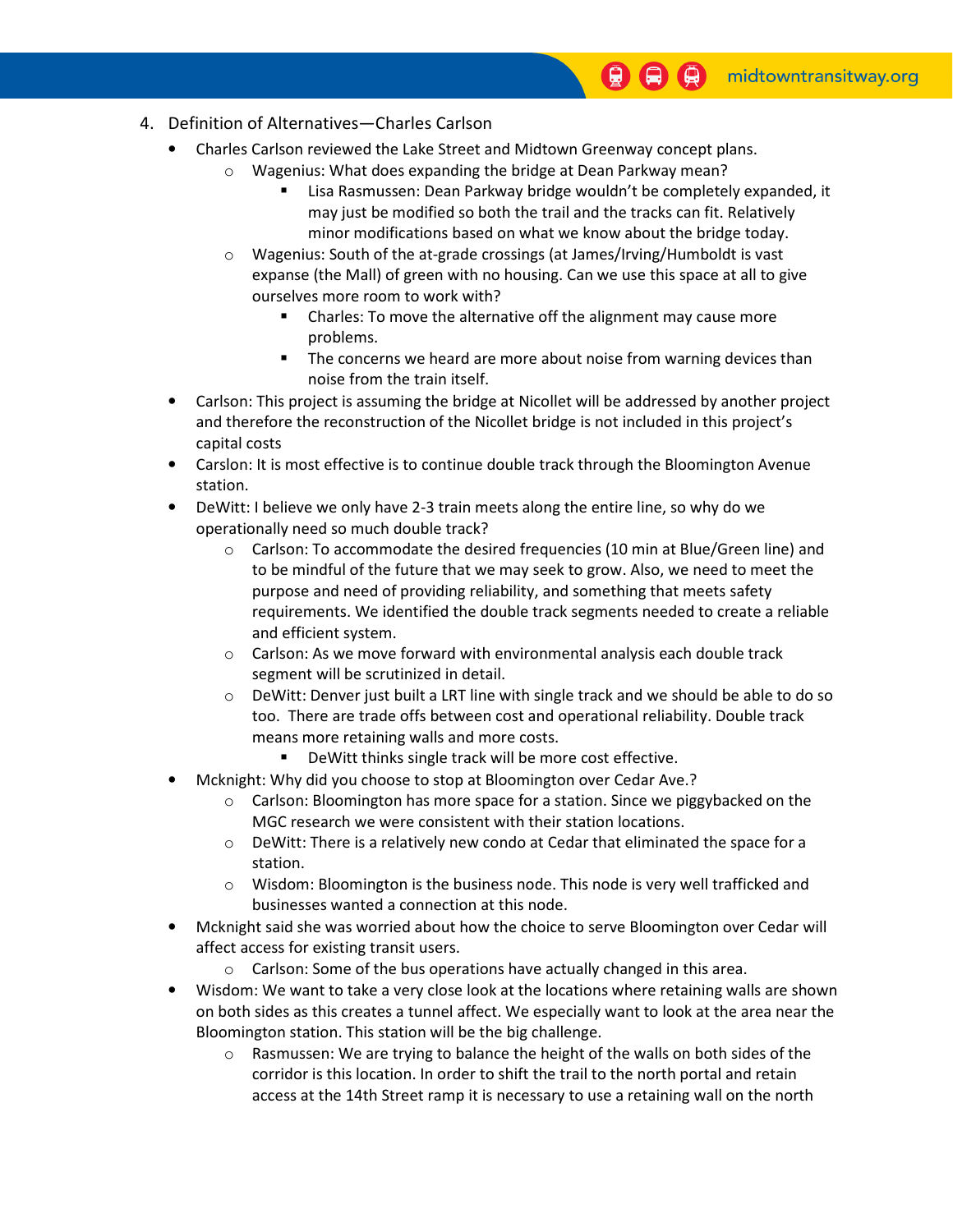side. Placing a retaining wall on the south side reduces the impacts to the bridges as well as minimizes the height of the retaining wall on the north side.

- o Wisdom: I understand the engineering, but the business community and the neighborhood see this as a critical connection. The location needs to have more attention.
- $\circ$  DeWitt: If the single track extended just a block and a half further west, this location would be less complicated and require less space.
	- Rasmussen: Metro Transit rail operations wanted double track at all platform areas. It's necessary to start the double track east of the station, so there is enough room for the tracks to split in two around the platform.
- Faith Cable-Kumon: Where are the existing retaining walls? It would be good to know where there the existing retaining walls are currently located.
	- $\circ$  Rasmussen: We will identify where we are modifying existing walls and where we are building new ones.
- McKnight: Do we intend to use ridership data to decide where each alternatives stops? There are business opportunities at the Cedar Avenue stop. How are we looking at the economic impact of locating a stop at Bloomington versus Cedar?
	- $\circ$  Carlson: We will not have prospective ridership for a Cedar Avenue station. We will have ridership results for the Bloomington station. The enhanced bus alternative has stops at both Cedar & Bloomington.
- Adam Duinink: What is the major constraint along Hiawatha?
	- $\circ$  Carlson: The shopping center building we have enough space for a single track, but don't have enough space for double track.
- Charles Carlson reviewed the station layouts.
- Enhanced bus:
	- $\circ$  Carlson: Bumpouts will be provided at locations where there are existing parking spots. However, there is not always enough space to have a bumpout. May have opportunities to create a foot or two of extra space in some areas.
	- $\circ$  Cunningham: Is the business community aware of these plans? What are their thoughts?
		- **EXTER** Carlson: We rely on the CAC and our representatives on the PAC to get this information out to the business community. This information will be presented at the open houses in November.
	- o Cunningham: Will my car be slower or faster moving down Lake Street if the enhanced bus alternative is implemented?
		- Carlson: We won't have very detailed information about traffic speeds at this level of study. However, buses block the travel lane under existing conditions on Lake Street. With enhanced bus, while we would still be stopping in the travel lane, the stops would take less time, because of the off-board fare collection. Also, transit riders currently make up a huge percentage of the person throughput on Lake Street – this system would benefit the largest percentage of peak period users in the corridor.
		- Elabbady: One evaluation measure will be looking at potential traffic impacts. We will have a general sense of how each alternative affects the traffic.
		- Wagenius: We need to know how the Hennepin County engineers feel about this project, considering it is a county road.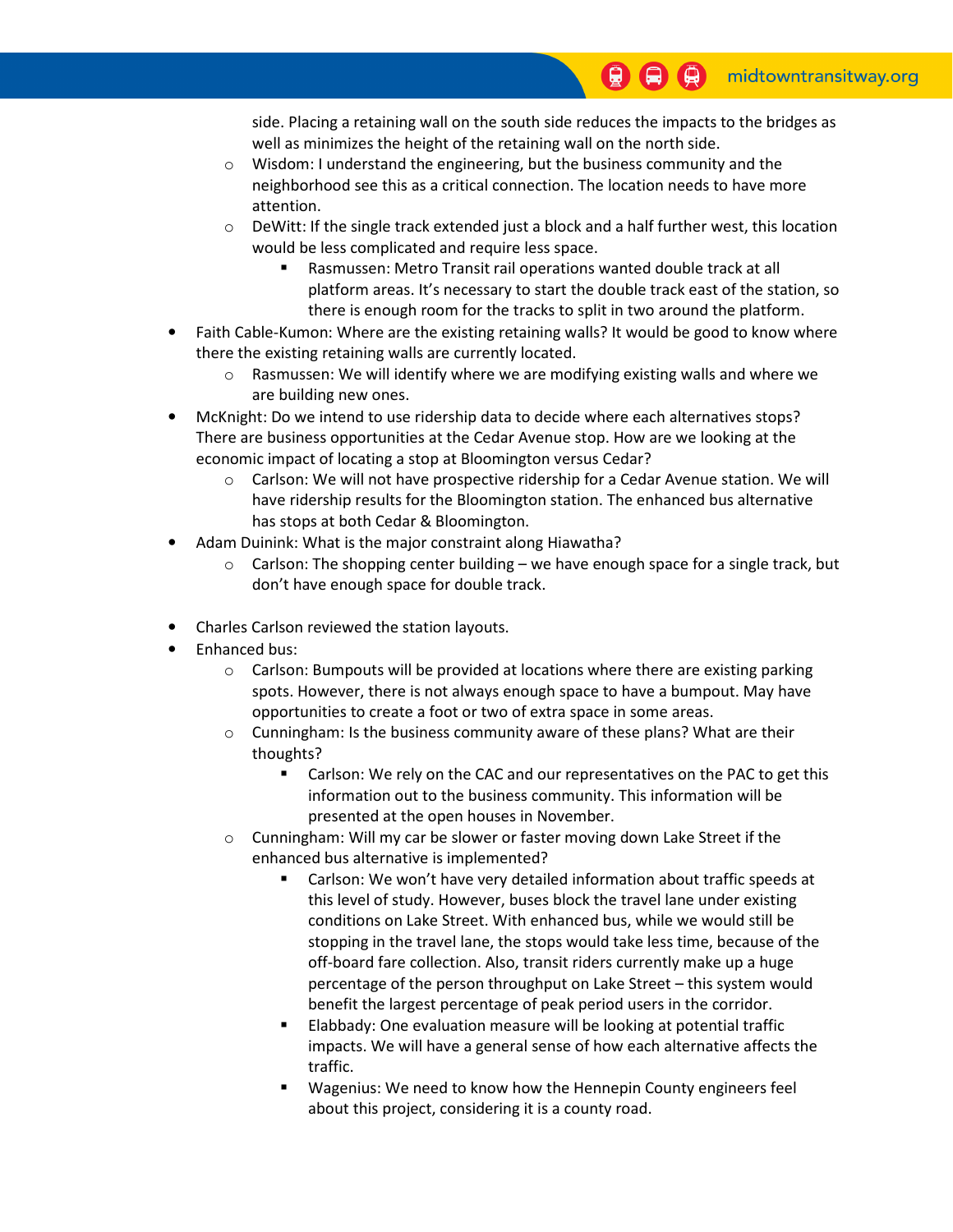- Elabbady: Hennepin County is represented on the PMT.
- McKnight: Is there written feedback from the county engineers on these plans?
	- Elabbady: Hennepin County participates at the PMT level and sees all the details on the projects.
- McKnight would like direct feedback from the Hennepin County engineers.
	- Elabbady: We will communicate with Hennepin Co. on this issue.
	- Cunningham: We might be too early in the process to get specific feedback the Hennepin County engineer, but we do need to involve them in the process up front.
- Streetcar station layout
	- o Dewitt: The greenway stations need to visible from Lake Street and vice versa. Or at least some sort of signage that is visible from both corridors.
- 5. Definition of Alternatives—Charles Carlson
	- Carlson reviewed the service plans for all alternatives
		- o Frequencies go up quite a bit in all alternatives
		- o Route 21 local bus frequency is retained at 15 minutes for each alternative.
		- $\circ$  We did not see a benefit of running both the enhanced bus and the streetcar to the West Lake station; therefore the enhanced bus stops at the Uptown Transit Center in the dual alternative
		- o Lilligren: Will the evaluation look at the travel times all the way to Snelling Ave?
		- o Dewitt: Is there any way to measure of the reliability of the travel times?
			- Carlson: Yes, travel times will vary on Lake Street, but we don't know exactly how much they will vary. It will be about as reliable as driving. However, as you look at the travel time breakdown, we would be reducing dwell time significantly with off-board fare collection.
- 6. Next Steps—Mona Elabbady
	- Mona Elabbady reviewed the next steps for the project.
	- Lezama: By the time of the final public meetings will the alternatives be locked in stone? Or will things keep changing?
		- $\circ$  Elabbady: This is a very high level study. The alternatives will continue to evolve as the project moves forward.
		- o Carlson: The concepts presented today will be evaluated in this study. After the study there will be much more detailed engineering.
		- o Lilligren: This process can take multiple years. Things are not in stone until the project is fully funded.
		- o Lezama: I want to avoid receiving negative feedback from the business community at the meeting in November. We need to enlist the business community around Lake Street and show them what the plans look like.
			- Wisdom: We have been doing this with the smaller meetings throughout the project. However, we do need to publically explain the funding process to the constituents.
		- o DeWitt: The MGC was supportive of a streetcar, because our previous study had minimal retaining walls.